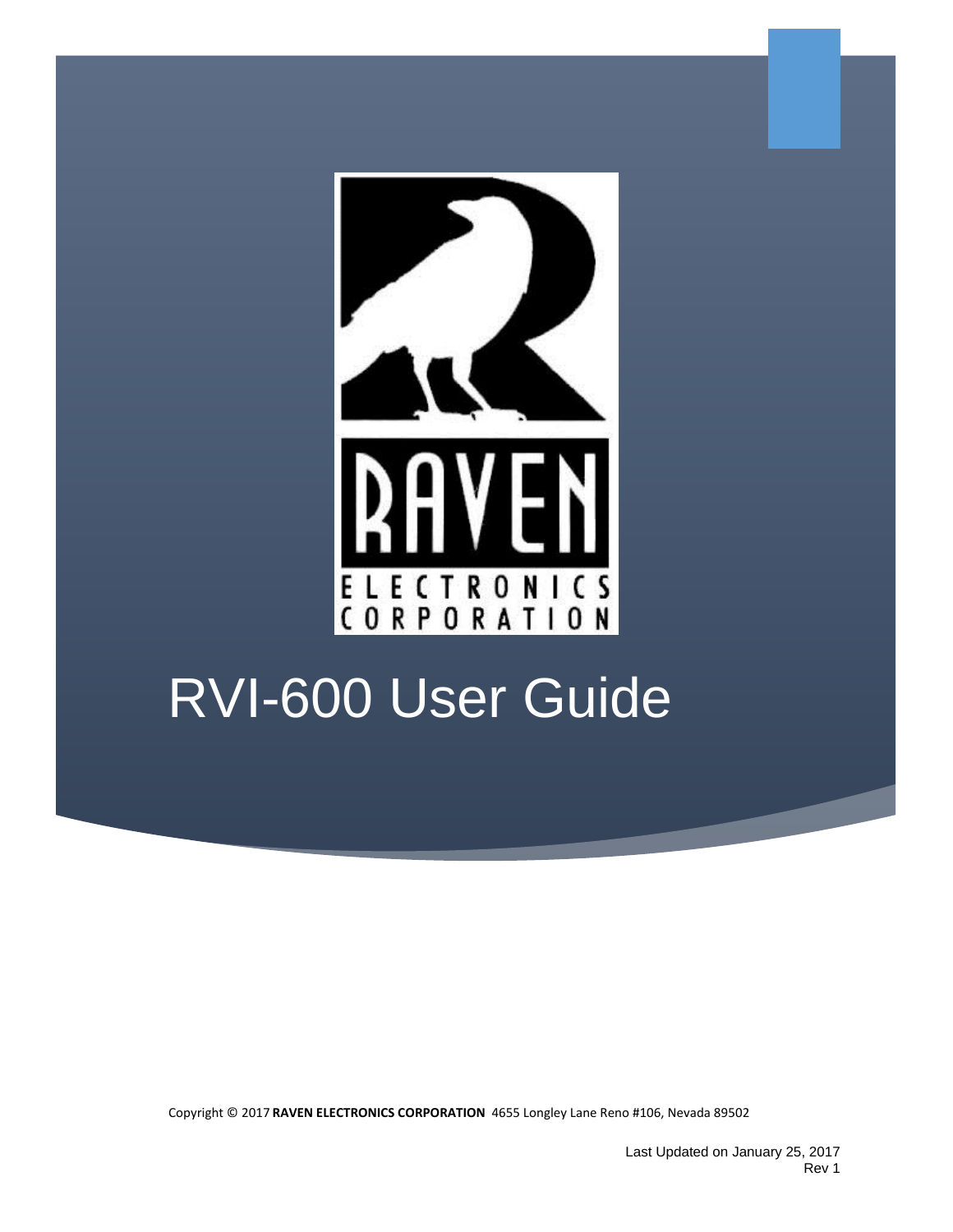### **Table of Contents**

| $\mathbf{1}$  |     |  |
|---------------|-----|--|
|               | 1.1 |  |
|               | 1.2 |  |
|               | 1.3 |  |
|               | 1.4 |  |
|               | 1.5 |  |
| $\mathcal{P}$ |     |  |
|               | 2.1 |  |
|               | 2.2 |  |
|               | 2.3 |  |
|               | 2.4 |  |
|               | 2.5 |  |
| 3             |     |  |
|               | 3.1 |  |
|               | 3.2 |  |
|               | 3.3 |  |

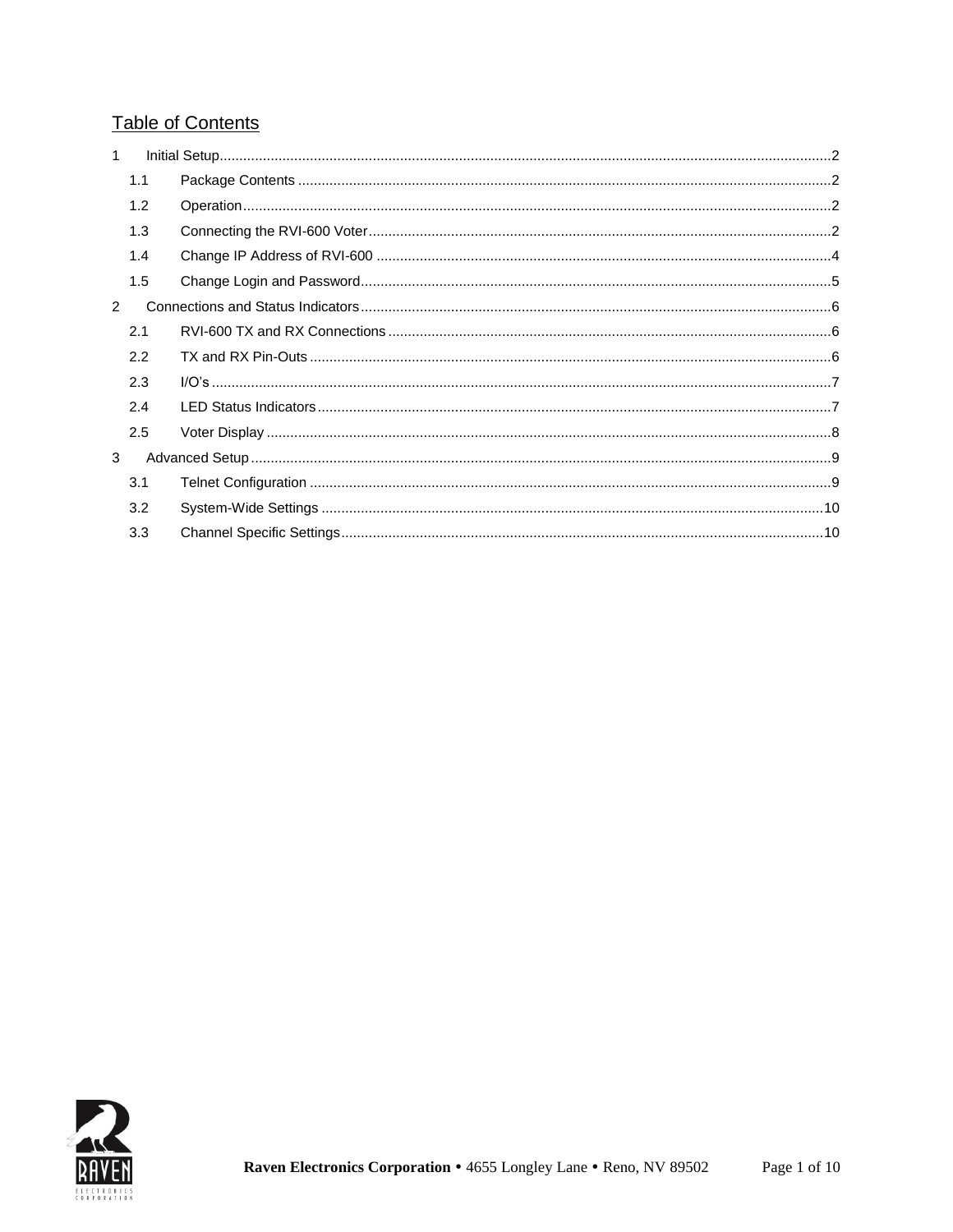## <span id="page-2-0"></span>**1 Initial Setup**

### <span id="page-2-1"></span>1.1 Package Contents

- One RVI-600 (47860A-600)
- One Power Cable and Power Adapter
- Two Flanges and Mounting Screws

### <span id="page-2-2"></span>1.2 Operation

By default, the RVI-600 operates in S-TAC mode as a multi-link receiver voter in multicast mode. Receivers remain in the idle state while detecting 2175Hz status tone from distant transceivers at -13dB. Upon the drop of the status tone from any of these transceivers, the RVI-600 will begin the voting process.

Voting occurs when any of the un-squelched links achieve a higher signal-to-noise ratio (SNR) of 3dB or less from any other link. This will lock in the channel as the preferred receiver and route audio to the default transmitter (TX1), the console, and any connected TX pair on the designated RVI-600 TX/TX ports.

Voting elections remain available throughout the inbound transmission and if any other receiver achieves a higher SNR value than the currently voted one, that channel will become the new voted channel.

### <span id="page-2-3"></span>1.3 Connecting the RVI-600 Voter

To configure the RVI-600 Voter for first use, access the RVI-600 using a PC and the supplied Ethernet cable. This direct-connection procedure only needs to be done once. After this procedure, accessing the RVI-600 will be done through the network and over any network port.





- <span id="page-2-4"></span>1. Refer t[o Figure 1-1](#page-2-4) to connect the power cable, provided, to the AC input receptacle and then plug the other end of the cable into the AC socket.
- 2. Connect the yellow ground tab, shown on the left, to the ground source for other equipment in the rack.
- 3. Connect a CAT 5 Ethernet straight network cable to the "network" port labeled, shown on the right. Connect the other end to your network. *The other ports, labeled TX 1, RX 1, RX/TX 2 through RX/TX 6, and Console will be covered later in this guide.*



Figure 1-2: RVI-600 Front Panel

4. Refer to Figure 1-2 and press the power button on the front of the RVI-600 to start the unit. A fan will start and the power button will have blue backlighting.

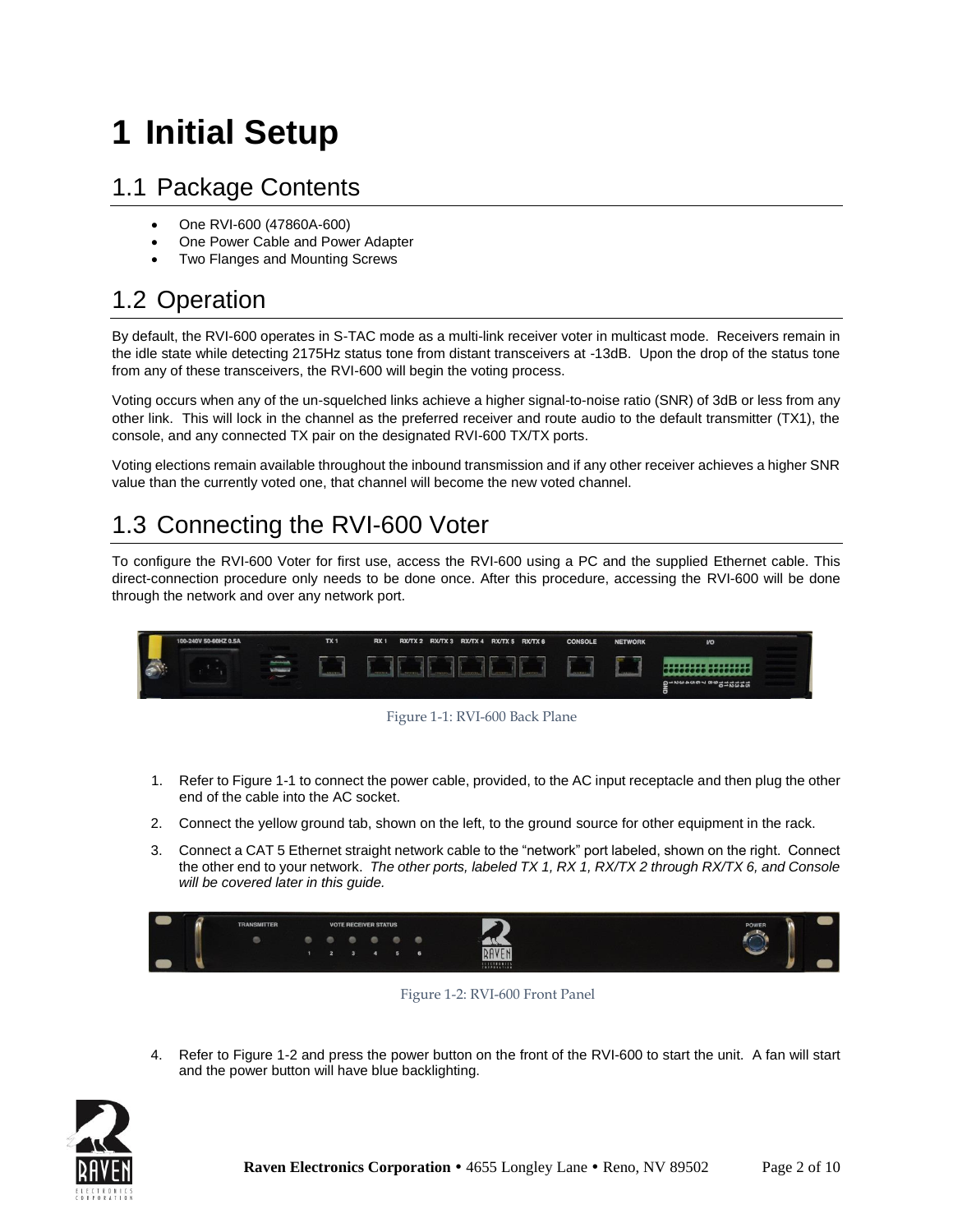Once the unit is powered on, it is time to configure the RVI-600 Voter. The unit is configurable through a webbased software which is accessible by using any browser on your computer. Please refer to Figure 1-3.

- 1. Configure your PC with an IP address in the range of 10.1.1.1 10.1.1.252 and a subnet of 255.255.255.0.
- 2. Open a web browser and typ[e http://10.1.1.253](http://10.1.1.253/) in the Address bar to access the RVI-600 Web Configuration and press **Enter**.



Figure 1-3: RVI-600 Front Panel

3. Figure 1-4 shows the login screen for the RVI-600 Configuration webpage. Use the default username and password. *These can be changed later.*

| Username: admin<br>$\bullet$<br>Password: admin<br>$\bullet$ |                                                                                                                                                   |
|--------------------------------------------------------------|---------------------------------------------------------------------------------------------------------------------------------------------------|
| 10.1.1.253/index.htm<br>$\times$<br>$\times$                 |                                                                                                                                                   |
| 10.1.1.253/index.htm                                         |                                                                                                                                                   |
|                                                              | $\times$<br><b>Authentication Required</b><br>http://10.1.1.253 requires a username and password.<br>Your connection to this site is not private. |
|                                                              | User Name: admin<br><b>WREEK</b><br>Password:                                                                                                     |
|                                                              | Log In<br>Cancel                                                                                                                                  |

Figure 1-4: Login Screen

4. Press **Enter** or click on the **Login** button at the bottom of the screen. Figure 1-5 will appear.

| <b>System Information</b>                |                         |               |  |  |  |  |
|------------------------------------------|-------------------------|---------------|--|--|--|--|
| <b>System Information</b>                | <b>Network</b>          |               |  |  |  |  |
| <b>O</b> Status                          | <b>Address</b>          | 10.1.1.253    |  |  |  |  |
| <b>Network Setup</b>                     | Gateway                 | 0.0.0.0       |  |  |  |  |
| O Network<br><b>VoIP Link</b>            | <b>DNS Primary</b>      | 0.0.0.0       |  |  |  |  |
| O RTP Configuration                      | <b>DNS Secondary</b>    | 0.0.0.0       |  |  |  |  |
| <b>Voter Display</b>                     | <b>DNS Tertiary</b>     | 0.0.0.0       |  |  |  |  |
| O Voter Status                           |                         | <b>System</b> |  |  |  |  |
| System                                   | <b>CPU Utilization</b>  | 20%           |  |  |  |  |
| O Console Port                           | <b>Memory Available</b> | 1098652       |  |  |  |  |
| O Administration                         |                         |               |  |  |  |  |
| O Date/Time                              |                         |               |  |  |  |  |
| O Backup/Restore                         |                         |               |  |  |  |  |
| <sup>O</sup> Upgrade Firmware            |                         |               |  |  |  |  |
| <sup>O</sup> Logout                      |                         |               |  |  |  |  |
| Copyright © 2016 Raven Electronics Corp. |                         |               |  |  |  |  |

RVI-600 Voter

Figure 1-5: RVI-600 System Screen

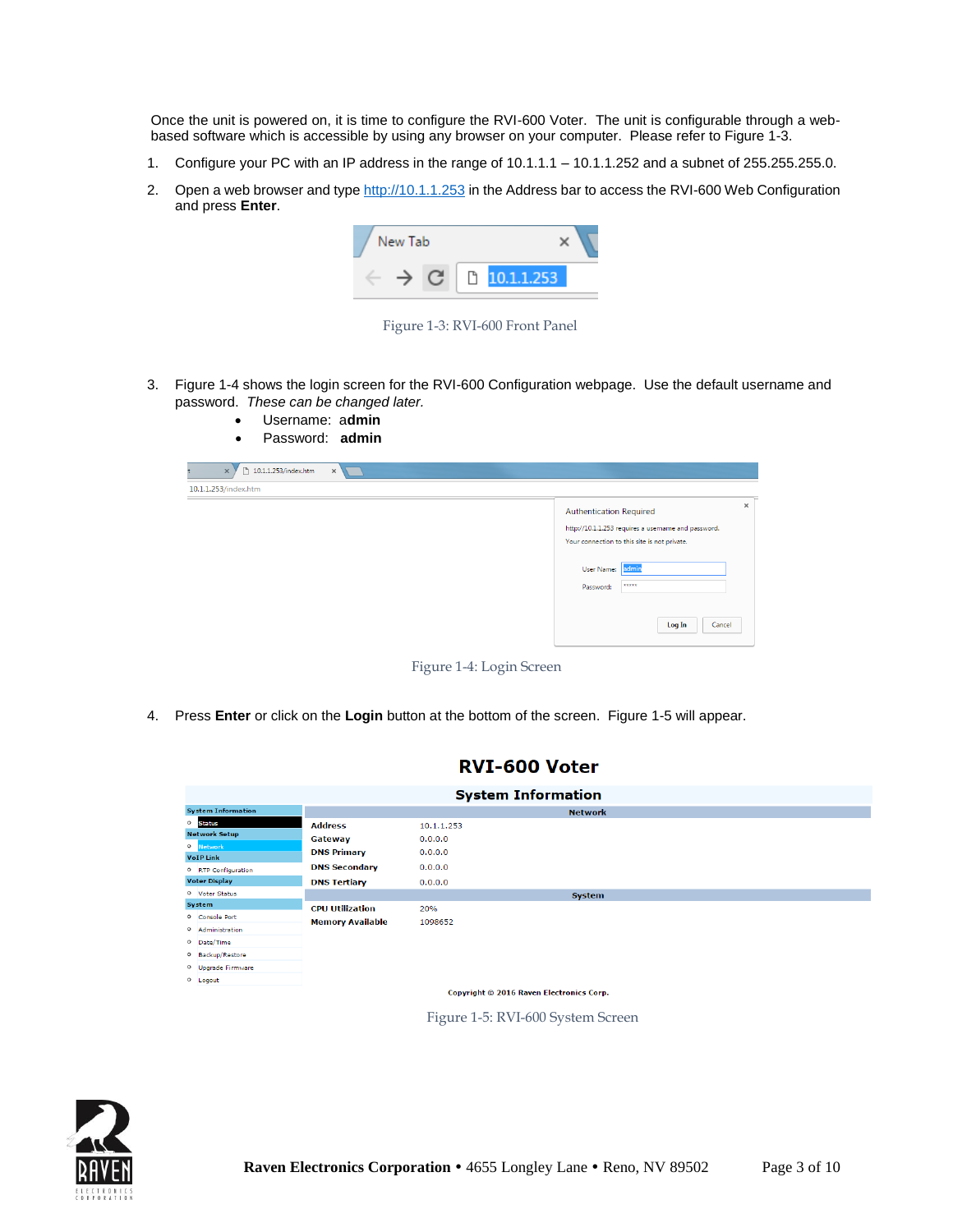### <span id="page-4-0"></span>1.4 Change IP Address of RVI-600

To change the IP address of the unit, select the **Network** menu on the left. Please refer to Figure 1-6.

|                                             |                            | <b>Network Configuration</b>                    |
|---------------------------------------------|----------------------------|-------------------------------------------------|
| <b>System Information</b>                   |                            | General                                         |
| O Status                                    | <b>Host</b>                | RVI-100                                         |
| <b>Network Setup</b>                        | <b>Domain</b>              |                                                 |
| · Network<br><b>VoIP Link</b>               |                            |                                                 |
|                                             | <b>Connection Type</b>     | O Dynamic IP Static IP O PPPoE                  |
| O RTP Configuration<br><b>Voter Display</b> |                            | <b>Static IP Address</b>                        |
| <sup>O</sup> Voter Status                   | <b>Address</b>             | <b>IFYQ</b><br>10.1.1.253                       |
| System                                      |                            |                                                 |
| O Console Port                              | Mask                       | 255.255.255.0                                   |
| O Administration                            | <b>Default Router</b>      | 0.0.0.0                                         |
| 0 Date/Time                                 | <b>DNS Primary</b>         | 0.0.0.0                                         |
| O Backup/Restore                            | <b>DNS Secondary</b>       | 0.0.0.0                                         |
| <sup>O</sup> Upgrade Firmware               |                            |                                                 |
| <sup>O</sup> Logout                         | <b>DNS Tertiary</b>        | 0.0.0.0                                         |
|                                             |                            | <b>Additional Settings</b>                      |
|                                             | <b>MTU Size</b> (advanced) | 1500                                            |
|                                             |                            | <b>VLAN</b>                                     |
|                                             | <b>VLAN</b>                | □<br>Enabled                                    |
|                                             | ID                         | Δ<br>(value: 0 to 4094)                         |
|                                             | <b>User Priority</b>       | 0 - Best Effort<br>$\triangledown$ (default: 0) |
|                                             |                            | Save Changes                                    |
|                                             |                            | Copyright © 2016 Raven Electronics Corp.        |

#### RVI-600 Voter

Figure 1-6: Network Configuration

- 1. In the address section, highlight 10.1.1.253 and change it to the preferred IP Address.
- 2. Click on **Save Changes**, in the lower right of the screen.

#### RVI-600 Voter

| <b>Network Configuration</b>                                                        |                            |                                                                                                                                                                                                                                                                                        |  |  |  |
|-------------------------------------------------------------------------------------|----------------------------|----------------------------------------------------------------------------------------------------------------------------------------------------------------------------------------------------------------------------------------------------------------------------------------|--|--|--|
| <b>System Information</b><br><sup>0</sup> Status<br>Network Setup<br><b>Network</b> |                            | Your settings have been saved, but must be applied to take effect!<br>Applying your changes will result in a temporary loss of internet connectivity<br>Apply Now<br>and telephone service. You may continue to make other changes and apply all<br>of them together at a later point. |  |  |  |
| VoIP Link                                                                           |                            | General                                                                                                                                                                                                                                                                                |  |  |  |
| RTP Configuration                                                                   | <b>Host</b>                | <b>RVI-100</b>                                                                                                                                                                                                                                                                         |  |  |  |
| <b>Voter Display</b>                                                                | <b>Domain</b>              |                                                                                                                                                                                                                                                                                        |  |  |  |
| O Voter Status<br>System                                                            | <b>Connection Type</b>     | O Dynamic IP Static IP O PPPoE                                                                                                                                                                                                                                                         |  |  |  |
| Console Port                                                                        |                            | <b>Static IP Address</b>                                                                                                                                                                                                                                                               |  |  |  |
| O Administration                                                                    |                            |                                                                                                                                                                                                                                                                                        |  |  |  |
| Date/Time                                                                           | <b>Address</b>             | IL VO<br>10.1.1.122                                                                                                                                                                                                                                                                    |  |  |  |
| Backup/Restore                                                                      | Mask                       | 255.255.255.0                                                                                                                                                                                                                                                                          |  |  |  |
| <sup>O</sup> Upgrade Firmware                                                       | <b>Default Router</b>      | 0.0.0.0                                                                                                                                                                                                                                                                                |  |  |  |
| D Logout                                                                            | <b>DNS Primary</b>         | 0.0.0.0                                                                                                                                                                                                                                                                                |  |  |  |
|                                                                                     | <b>DNS Secondary</b>       | 0.0.0.0                                                                                                                                                                                                                                                                                |  |  |  |
|                                                                                     |                            |                                                                                                                                                                                                                                                                                        |  |  |  |
|                                                                                     | <b>DNS Tertiary</b>        | 0.0.0.0                                                                                                                                                                                                                                                                                |  |  |  |
|                                                                                     |                            | <b>Additional Settings</b>                                                                                                                                                                                                                                                             |  |  |  |
|                                                                                     | <b>MTU Size (advanced)</b> | 1500                                                                                                                                                                                                                                                                                   |  |  |  |
|                                                                                     |                            | <b>VLAN</b>                                                                                                                                                                                                                                                                            |  |  |  |
|                                                                                     | <b>VLAN</b>                | Enabled                                                                                                                                                                                                                                                                                |  |  |  |
|                                                                                     | ID                         | (value: 0 to 4094)                                                                                                                                                                                                                                                                     |  |  |  |
|                                                                                     | <b>User Priority</b>       | 0 - Best Effort<br>$\mathbf{v}$ (default: 0)                                                                                                                                                                                                                                           |  |  |  |
|                                                                                     |                            | Save Changes                                                                                                                                                                                                                                                                           |  |  |  |
|                                                                                     |                            | Copyright © 2016 Raven Electronics Corp.                                                                                                                                                                                                                                               |  |  |  |

Figure 1-7: Applying Changes

- 3. After selecting Save Changes, the yellow popup in Figure 1-7 will appear.
- 4. Click on the **Apply Now** button on the right of the yellow box. Please note that this will restart the unit.

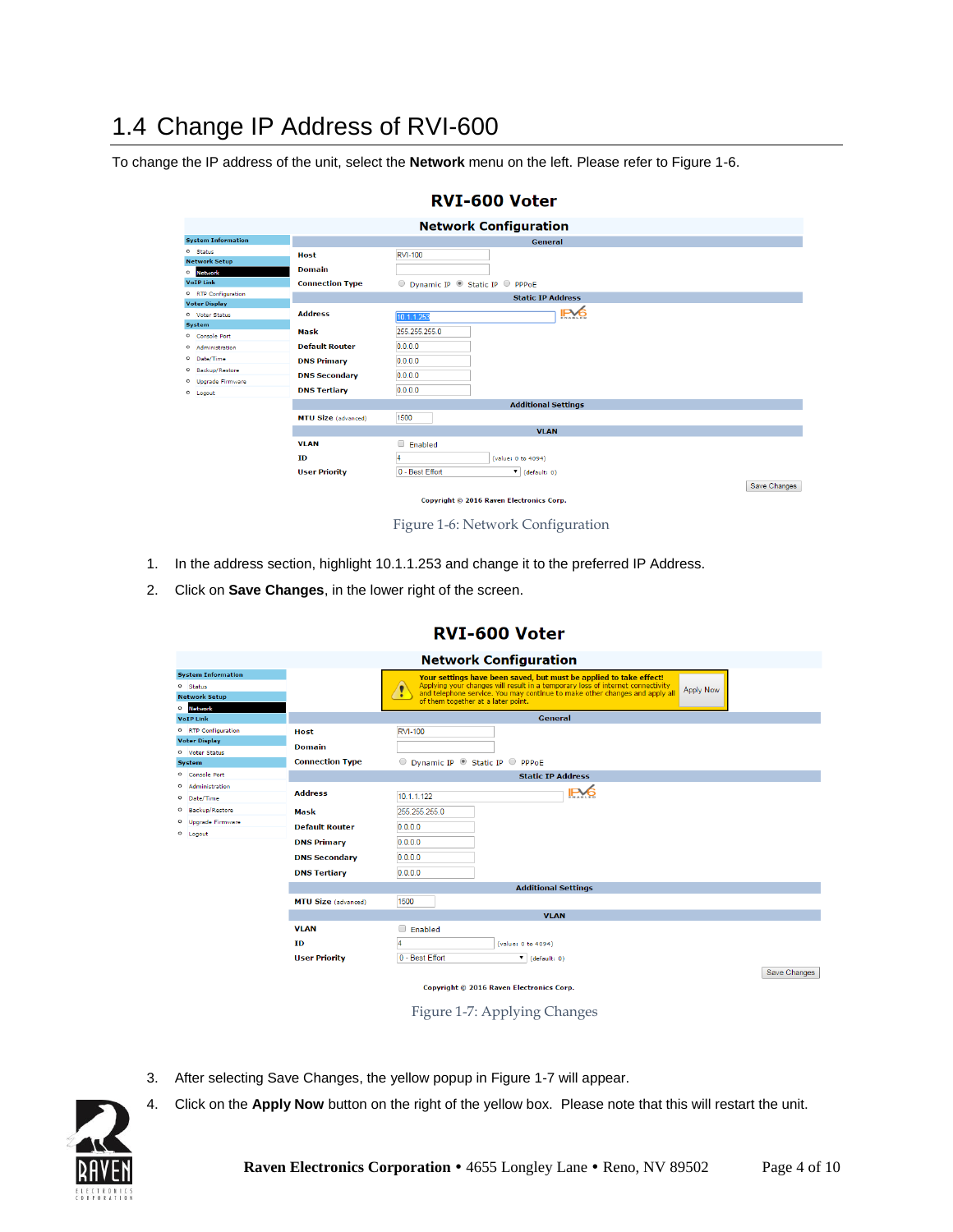5. The RVI will automatically restart to have the settings saved.

### **FlexGate RoIP Gateway Configuration**

**System restart** Please Wait.... **VoIP module is being restarted** Copyright © 2014 Raven Electronics Corp.

Figure 1-8: VoIP Restarting

- 6. After the system has rebooted a screen as shown in Figure 1-4 will appear to enter the login and password.
- 7. The IP Address will now show the IP Address configured in this section.

### <span id="page-5-0"></span>1.5 Change Login and Password

To change the default Login and Password, select **Administration** from the menu.

- 1. Change the Username, Password, and then Confirm the Password.
- 2. Select the **Save Changes** button.
- 3. A prompt will appear as in Figure 1-4 to enter the new Username and Password.
- 4. After a successful change and login, Figure 1-9 will appear.

#### RVI-600 Voter

| <b>Administration</b>         |                  |                                                                      |              |  |
|-------------------------------|------------------|----------------------------------------------------------------------|--------------|--|
| <b>System Information</b>     |                  | <b>Settings saved</b>                                                |              |  |
| <sup>O</sup> Status           |                  | Settings have been successfully changed and are currently in effect. |              |  |
| <b>Network Setup</b>          |                  |                                                                      |              |  |
| 0 Network                     |                  |                                                                      |              |  |
| <b>VoIP Link</b>              |                  | <b>Reboot Module</b>                                                 |              |  |
| O RTP Configuration           |                  | <b>Reboot System</b>                                                 |              |  |
| <b>Voter Display</b>          |                  | <b>Authentication</b>                                                |              |  |
| O Voter Status                |                  |                                                                      |              |  |
| <b>System</b>                 | <b>Username</b>  | admin                                                                |              |  |
| O Console Port                | Password         |                                                                      |              |  |
| Administration<br>$\circ$     | <b>Confirm</b>   |                                                                      |              |  |
| <sup>O</sup> Date/Time        |                  | Syslog                                                               |              |  |
| O Backup/Restore              |                  |                                                                      |              |  |
| <sup>O</sup> Upgrade Firmware | Enabled          |                                                                      |              |  |
| <sup>O</sup> Logout           | <b>Report To</b> | 514                                                                  |              |  |
|                               |                  |                                                                      | Save Changes |  |

Copyright © 2016 Rayen Electronics Corp.

Figure 1-9: Administration

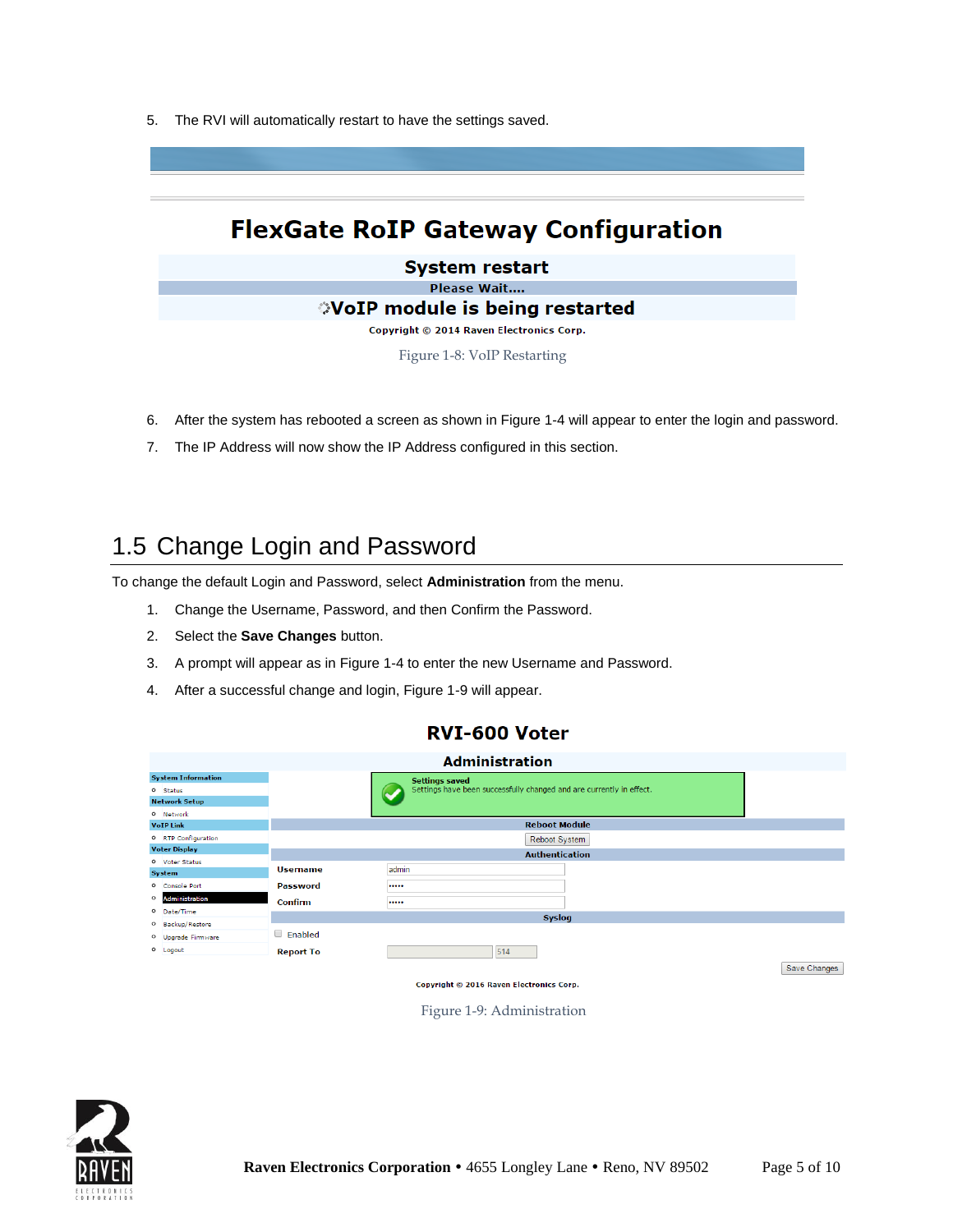## <span id="page-6-0"></span>**2 Connections and Status Indicators**

### <span id="page-6-1"></span>2.1 RVI-600 TX and RX Connections

Refer to Figure 2-1 for Connection descriptions.

TX1 is a default transmitter port. Voted audio is routed out of this port along with PTT or tone keying depending on how the transmitter port is configured.

RX1 and RX/TX 2 through RX/TX 6 are receiver ports, or ports that vote. By default, all six are configured to vote on loss of status tone (2175 Hz at -13 dB). Options for other status tones as well as to vote on COR detect are also available with additional advanced setup which can be found in section 3.

*RX 1 is a receiver port only* but RX/TX 2 through RX/TX 6 are configured as combination transmitter and receiver ports providing a multicast voting capability as needed.

The console port provides an input to any console as well as an output for voted audio. When the console port has inbound audio it will be routed to the default transmitter (TX1).

*If tone keying (default), the RVI-600 turns off its keying when console audio comes in and allows the keying tone sequences from the console to key the transmitter. If relay keying, the transmitter port will provide the PTT for keying of the radio when the console is active.* 

By default, the console has transmit priority for TX1 over any voted audio path. Console priority allows the dispatcher to take priority over the transmitter from a port previously voted and using the transmitter





### <span id="page-6-2"></span>2.2 TX and RX Pin-Outs

The pin assignments for RX, TX, and Console ports (RJ45) is outline below.

| Pin 1 | RX A                        | Input audio from Customer Equipment.             |
|-------|-----------------------------|--------------------------------------------------|
| Pin 2 | RX B                        | Input audio from Customer Equipment. Note 1      |
| Pin 3 | PTT or M-Lead Out           | Output switch closure to customer equipment.     |
| Pin 4 | TX A                        | Output audio to Customer Equipment.              |
| Pin 5 | TX B                        | Output audio to Customer Equipment. Note 2       |
| Pin 6 | PTT or M-Lead Ground Return | PTT ground return to customer equipment. Note 3  |
| Pin 7 | COR or E-Lead In            | Active low input from customer equipment. Note 4 |
| Pin 8 | COR or E-Lead Ground        | Ground connection to customer equipment.         |
|       |                             |                                                  |

**Note 1**: For unbalanced radio connections, this pin typically connects to a ground pin in the radio. Otherwise pins 1 & 2 are a balanced pair and polarity need not be observed.

**Note 2**: For unbalanced radio connections, this pin typically connects to a ground pin in the radio. Otherwise pins 4 & 5 are a balanced pair and polarity need not be observed.

**Note 3**: PTT is by default set for Active Closed (normally open) but can be changed to Active Open (normally closed).

**Note 4**: COR input by default is set for Active Low, but can be changed to Active High.

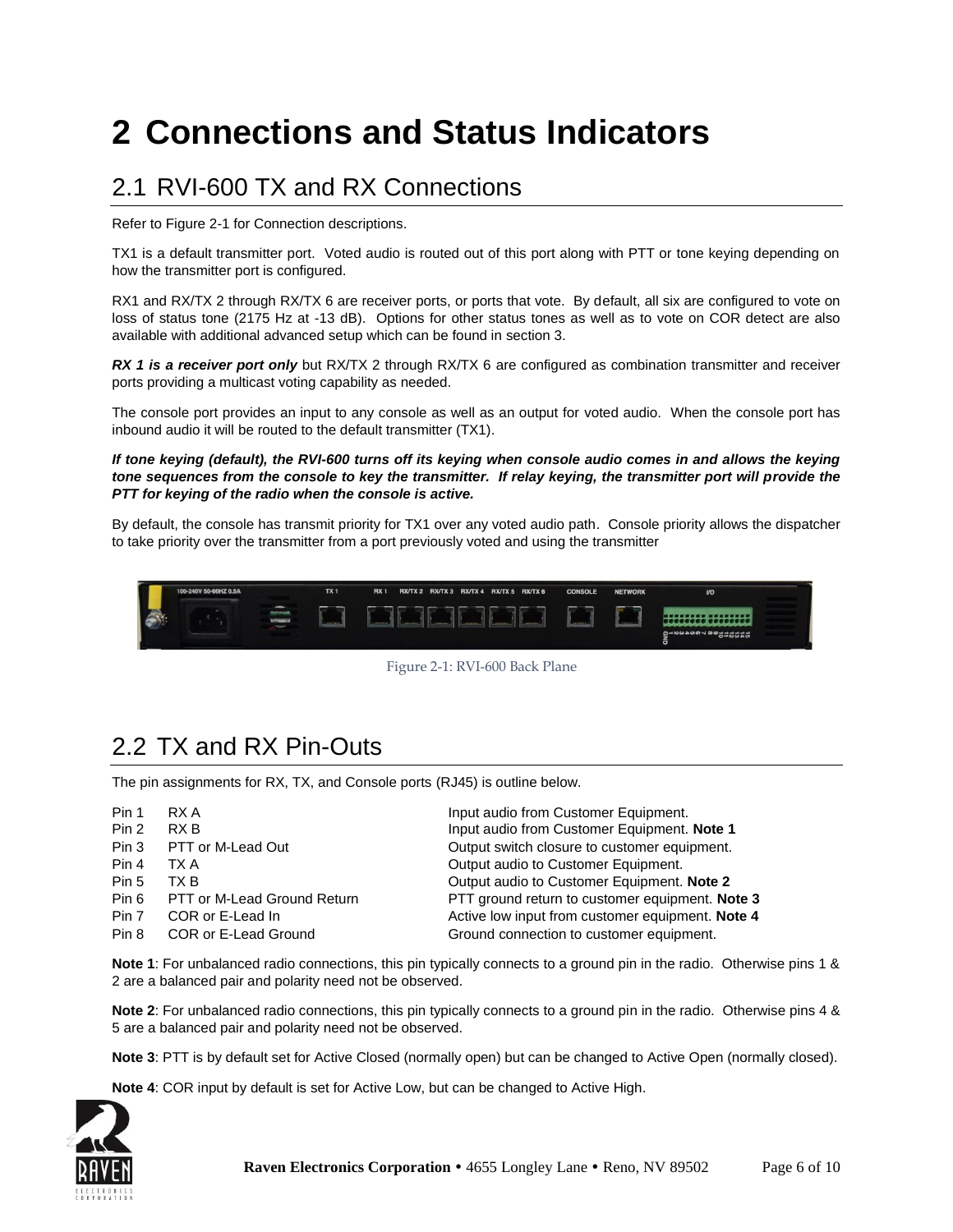### <span id="page-7-0"></span>2.3 I/O's

| I/O Pin  | <b>Description</b>         | <b>Default: Open/Closed</b>   |
|----------|----------------------------|-------------------------------|
| $1 - 6$  | Vote Indication, ports 1-6 | Open (Closed if Voted)        |
| $7 - 12$ | Receiver Fault, ports 1-6  | Open (Closed if Faulted)      |
| 13       | Ethernet Link Up/Down      | Open, if Down                 |
| 14       | Unused                     |                               |
| 15       | <b>System Power</b>        | Closed (Open if Power is Off) |

Refer to Figure 2-1 for a picture of the I/O locations.

### <span id="page-7-1"></span>2.4 LED Status Indicators

As shown in Figure 2-2, there are seven LED's. One for the transmitter and one for each receiver port. The LED's change colors to indicate the status of a particular port. There are four possible LED states.



Figure 2-2: RVI-600 Front Panel

#### **Transmitter Status LED Status Indicator** (refer to Figure 2-2)

 $Off = Idle$ 

**Red** = Transmit

#### **Voter Receiver Status LED Status Indicators** (refer to Figure 2-2)

#### **Red =** Fault (RCVR)

This indicates a receive port fault. A fault condition can exist if a receiver port goes to un-squelch (loss of status tone or COR detect) but no audio is detected for a period of time indicating a fault condition. For the transmitter port the red LED indicates TX activity.

#### **Green** = Receive

This indicates a receive port has gone to the un-squelch condition (status tone drops or COR detected). There is no green state indicator for the transmitter port.

#### **Blue** = Voted

This indicates a receive port is voted. There is no blue state indicator for the transmitter port.

#### $Off = Idle$

This indicates a squelch status (status tone being detected or no COR detected) on a receiver port. For the transmitter port this indicates no TX activity.

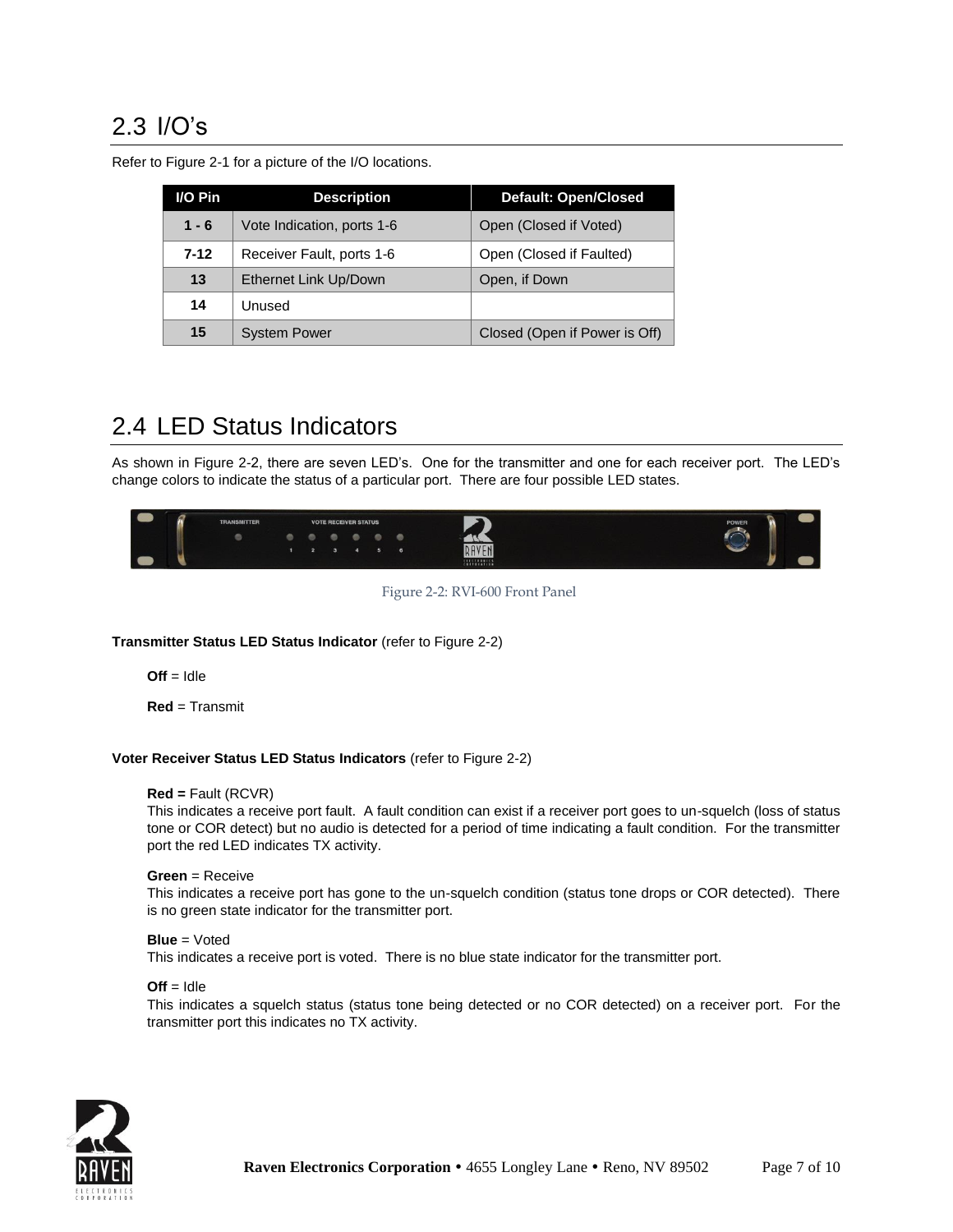### <span id="page-8-0"></span>2.5 Voter Display

The RVI-600 can be monitored remotely for voter operation as shown in figure 2-3. Transmit, receive, COR, PTT, vote state and fault indications are shown.

### RVI-600 Voter

|                                |                   |                  |                  |                                   |                   | <b>Voter Display</b>            |  |
|--------------------------------|-------------------|------------------|------------------|-----------------------------------|-------------------|---------------------------------|--|
| <b>System Information</b>      |                   |                  |                  |                                   | <b>Voters</b>     |                                 |  |
| O Status                       |                   |                  |                  | RVI-100@ (10.1.1.120) 47800A-DDDV |                   |                                 |  |
| <b>Network Setup</b>           |                   |                  |                  |                                   |                   |                                 |  |
| <sup>O</sup> Network           | Port 1            | $Tx:$ $\bigodot$ | Rx:              | $COR:$ $\bigodot$                 | PTT:              | Voted: $\bigcirc$ <b>FAULT!</b> |  |
| <b>VoIP Link</b>               | Port <sub>2</sub> | $Tx:$ $\bigcirc$ | $Rx:$ $\bigodot$ | $COR:$ $\bigodot$                 | PTT:              | Voted: C <b>FAULT!</b>          |  |
| O RTP Configuration            | Port 3            | $Tx:$ $\bigodot$ | $Rx:$ $\bigodot$ | $COR:$ $\bigodot$                 | $PTT:$ $\bigodot$ | Voted: <b>C</b> FAULT!          |  |
| <b>Voter Display</b>           | Port 4            | $Tx:$ $\bigcirc$ | Rx:              | COR:                              | PTT:              | Voted: $\bigcirc$               |  |
| <b>Voter Status</b><br>$\circ$ | Port 5            | $Tx:$ $\bigodot$ | $Rx:$ $\bigodot$ | $COR:$ $\bigodot$                 | $PTT:$ $\bigodot$ | Voted: $\bigodot$ <b>FAULT!</b> |  |
| System                         |                   |                  |                  |                                   |                   |                                 |  |
| <b>Console Port</b><br>$\circ$ | Port 6            | $Tx:$ $\bigcirc$ | $Rx:$ $\bigodot$ | $COR:$ $\bigodot$                 | $PTT:$ $\bigodot$ | Voted: $\bigcap$ <b>FAULT!</b>  |  |

Figure 2-3: RVI-600 Voter Display

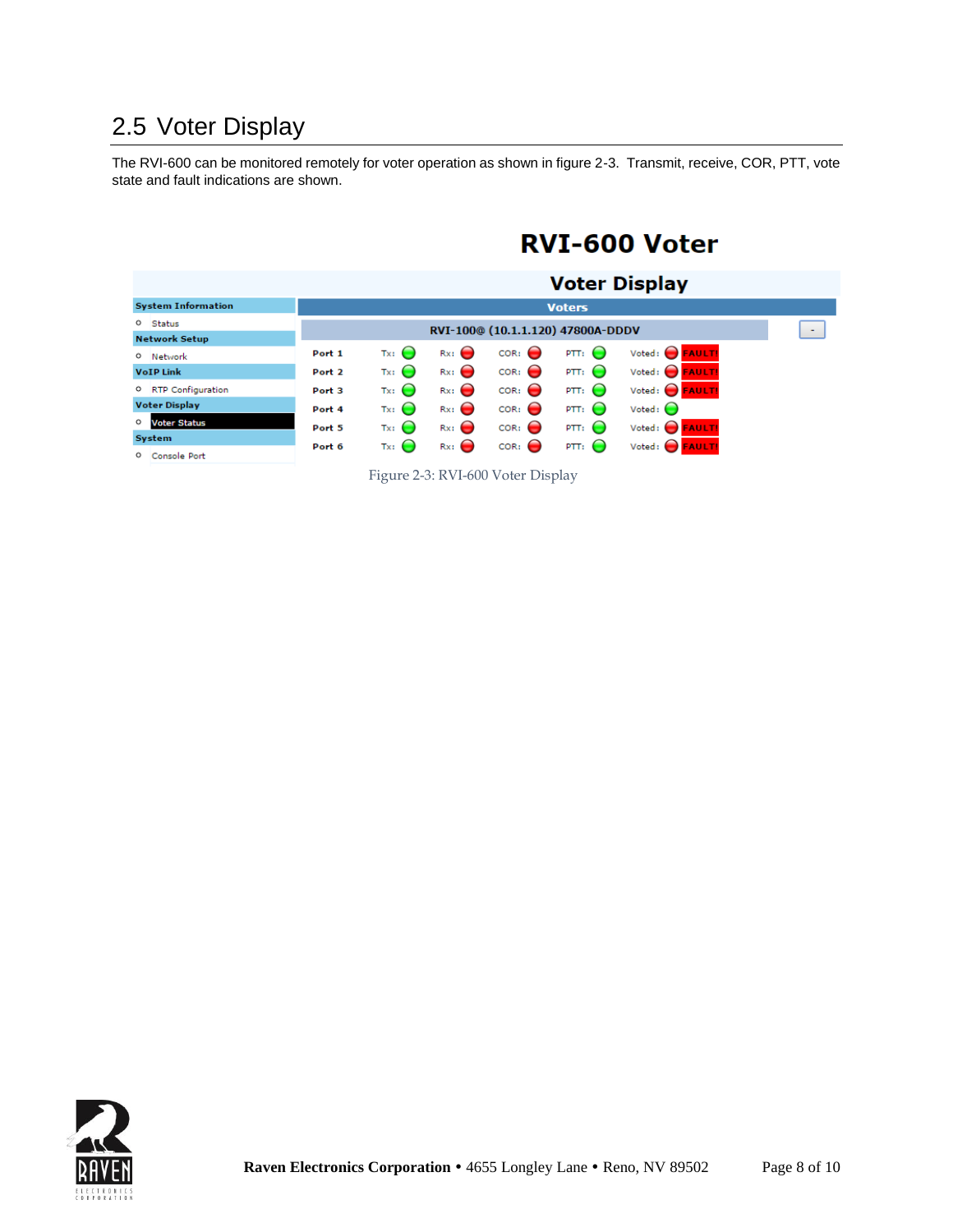## <span id="page-9-0"></span>**3 Advanced Setup**

### <span id="page-9-1"></span>3.1 Telnet Configuration

Additional parameters can be set via a telnet session. Use a telnet client such as putty [\(www.putty.org\)](http://www.putty.org/) or use the Windows Telnet client. These settings are considered to be advanced and used in fewer voting environments. Use with some caution or contact Raven for assistance. User credentials follow the same as configured through the web interface.

Users can read or set configuration values using the following telnet commands (**note that paths are case sensitive!**):

**setConfig** – sets a value according to the tables below.

Example:



**getConfig** – gets a value according to the tables below.

Example:



*Once a setting has been changed, a reboot command ("reboot") must be initiated or simply power cycle the device.*